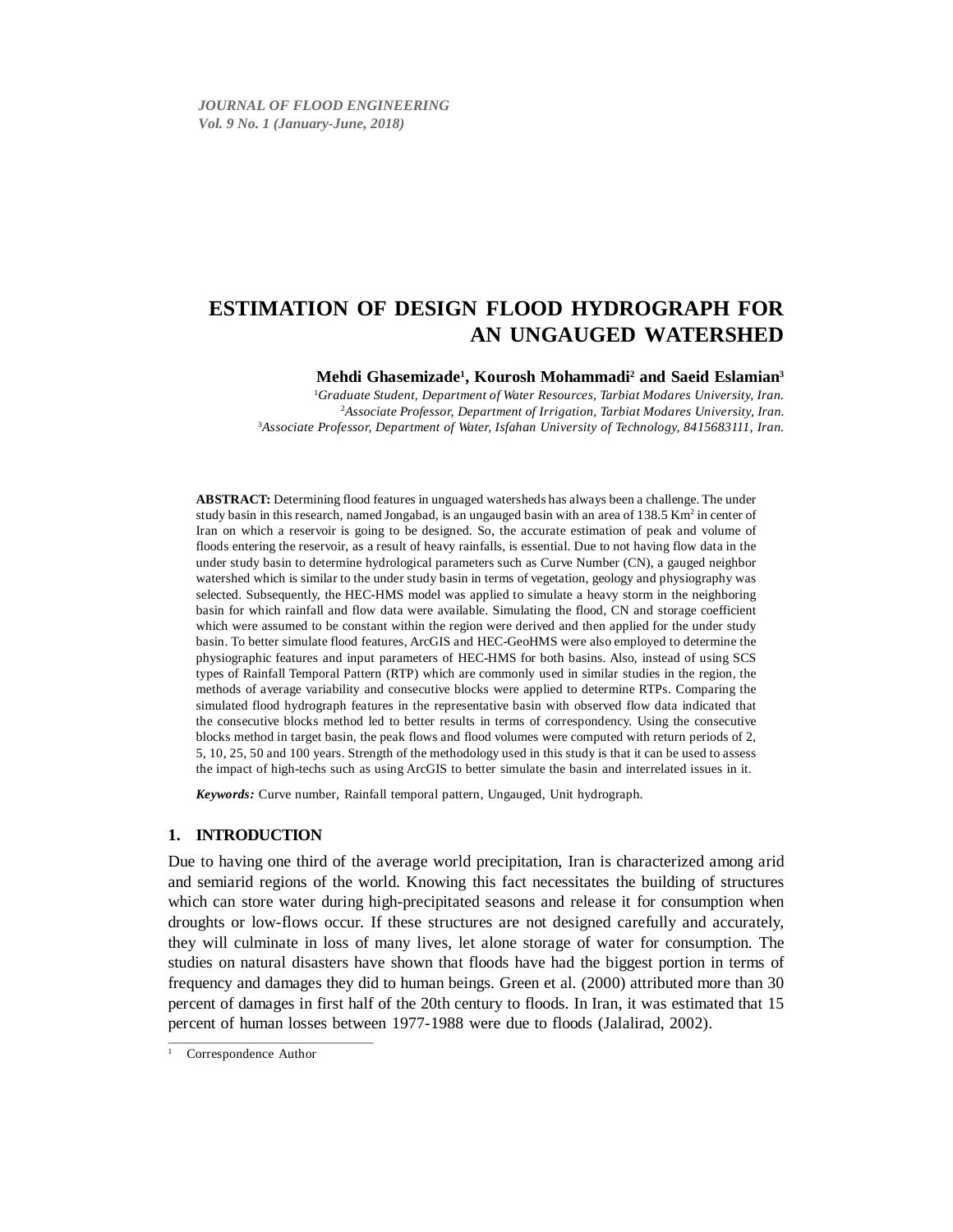# **2. DESIGN HYETOGRAPH**

Design hyetographs should be based on observed storm events analysis (Chow et al., 1988). By analysis of observed storm events, the sequence of precipitation or rainfall temporal pattern (RTP) in typical storms can be determined. Since RTP directly affects the peak and volume of flow, it should be specified carefully. Such an analysis was performed by Huff (1967) for heavy storms on areas ranging up to 400 mi<sup>2</sup> in Illinois. RTPs can be classified into three classes in an arbitrary classification as follows: SCS type patterns, method of average variability and method of consecutive blocks.

The U. S. Soil Conservation Service (1986) developed synthetic storm hyetographs for use in United States. Soil Conservation Service studied a vast part of the United States with different climates and at the end suggested four types of patterns. For example, Types I and IA are for the Pacific climate with wet winters and dry summers. SCS patterns can be applied when there is no record of rainfall sequence available. The patterns can be applied only if the climate of the under study region is similar to the climate of the regions for which the SCS patterns were developed.

Average variability method is based on determining the real rainfall in each partial duration of the total specified duration and then ranking them based on their received precipitation. The more precipitation is received, the less the rank would be. In this way, the percentage of precipitation for each rank will be specified. Then, the percentages for each rank will be averaged. Also, the average of the ranks in each partial duration will be calculated and the more rank will be given to the more average. In the end, the average of percentages will be given to the ranks in accordance.

The method of consecutive blocks is the easiest way and can be applied easily when Intensity-Duration-Frequency (IDF) curves exist. In this way, also as default in some computer programs as the alternating block method or center-loaded storm, it has been used, the peak of the hyetograph is placed at the middle of the storm duration. Levy and McCuen (1999) reported that the actual data from six Maryland watersheds (5<*A*<135 sq. Km) suggested that centerloaded design storms are appropriate. Packman and Kidd (1980) also reported that centerloaded hyetograph was the most appropriate, based on the analysis of data from the United Kingdom.

# **3. UNIT HYDROGRAPH**

Unit hydrograph is a familiar and convenient method to estimate the peak and volume of floods (Daniil et al., 2005). Many unit hydrographs have been proposed over the years. Synthetic Unit Hydrograph (SUH) is a kind of hydrograph which is based on physiographic features of a basin and is used to estimate the peak discharge and flood volume when there is no flow data. There are different methods on which SUH is built, yet three of them are common and could be easily applied. They are: 1) Snyder Unit Hydrograph 2) SCS Unit Hydrograph 3) Instantaneous Unit Hydrograph (IUH) [for more information on different types of unit hydrographs, refer to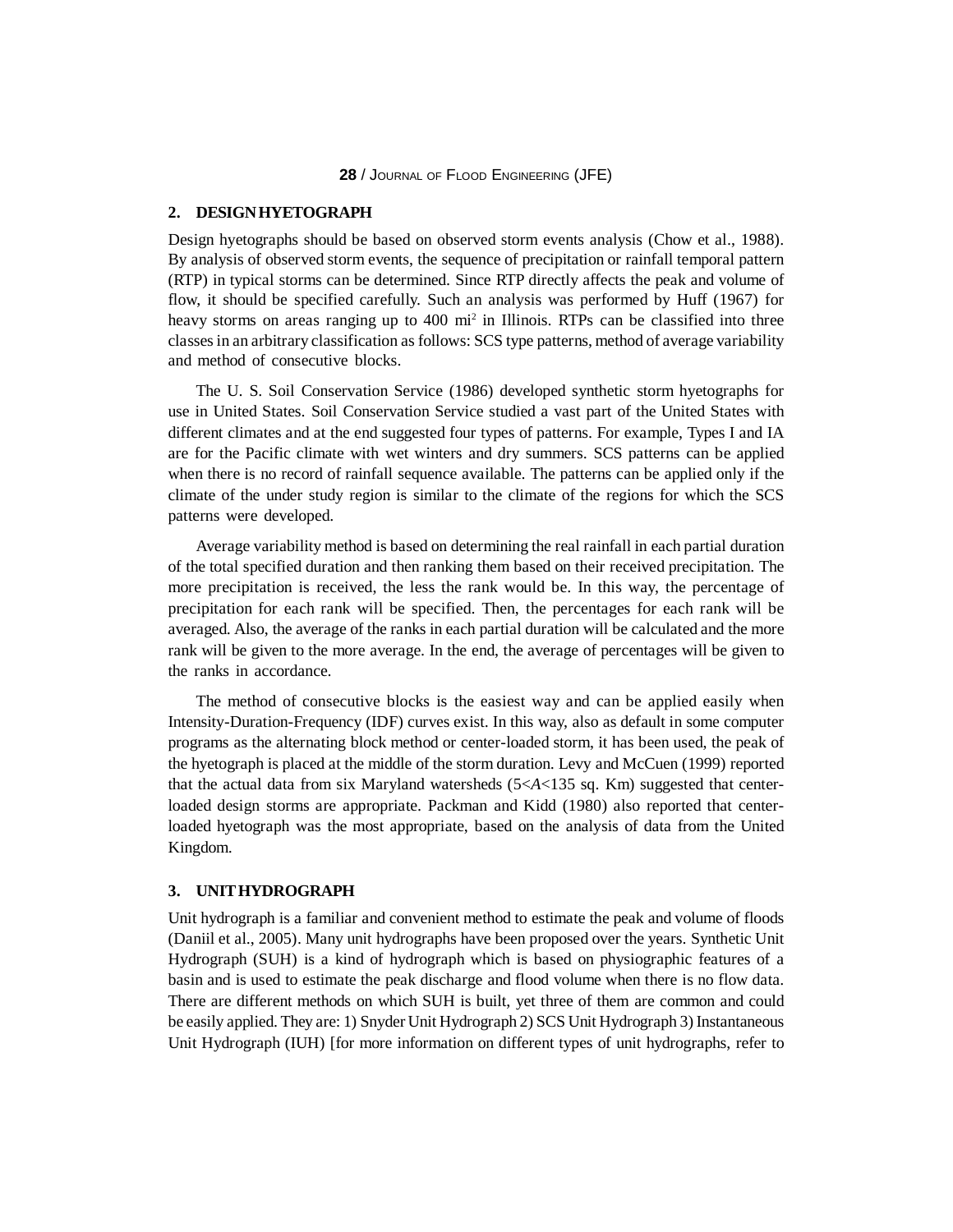Chow et al., 1988]. The principles of making a unit hydrograph are based on identifying physiographic features of the basin such as slope, concentration time and storage coefficient.

# **4. TIME OF CONCENTRATION**

Time of concentration (*TC*) which is equal to the time that takes the farthest drop of water in the basin to reach the outlet of basin is a very important parameter in making IUH. It would be equal to the time between the end of rainfall and the turning point of hydrograph falling limb, provided that the resultant hydrograph of a rainfall is available.

A variety of methods have been developed to estimate the time of concentration. As the methods are empirical, some may overestimate *TC* and some others may underestimate *TC*. Since in this research, the SCS method led to better results in terms of correspondence with physiographic features of basin, its formula is explained as below. It is calculated as the following:

$$
TC = 1.67(t_{lag})\tag{1}
$$

- *TC* : time of concentration in hours
- $T_{\text{loc}}$ : the *lag* time (the time between the center of rainfall and the peak of the hydrograph) in hours

$$
T_{lag} = \frac{L^{0.8} (S+1)^{0.7}}{1900 Y^{0.5}}
$$
 (2)

- *L* : length of the main watercourse (ft)
- *Y* : the average of basin slope  $(\%)$
- *S* : the index of water storage in the basin which is calculated as the equation (3):

$$
S = \frac{1000}{CN} - 10\tag{3}
$$

*CN* : basin infiltration index

# **5. STORAGE COEFFICIENT**

Storage coefficient which is the index of basin drainage is calculated by dividing the hydrograph discharge at falling limb turning point by the hydrograph slope at the same point.

Many studies have found that the storage coefficient, divided by the sum of time of concentration and storage coefficient, is reasonably constant over a region (HEC-HMS manual, 2000). In other words:

$$
\frac{S_c}{S_c + TC} = \text{constant} \tag{4}
$$

*S* : storage coefficient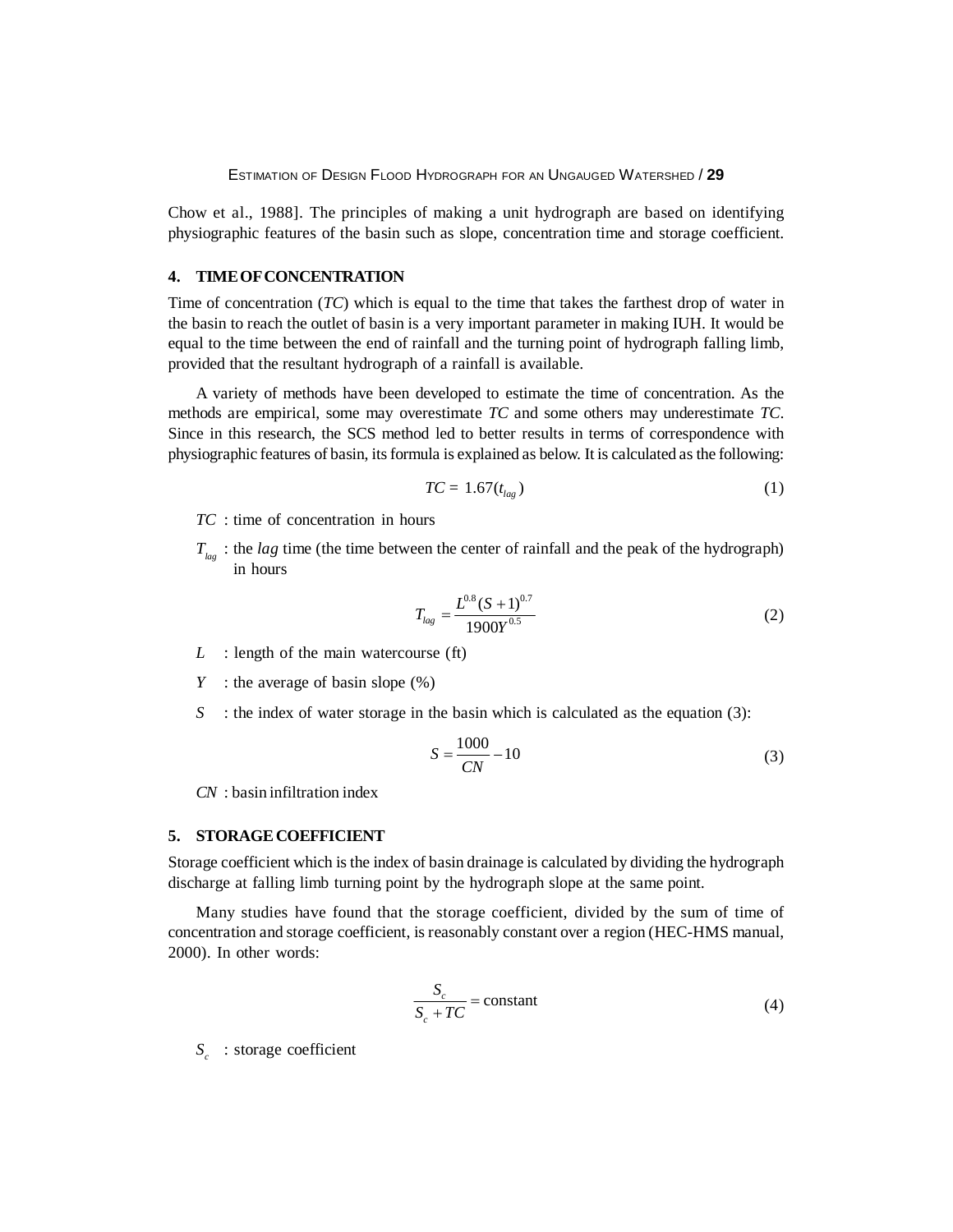# **30** / JOURNAL OF FLOOD ENGINEERING (JFE)

So, if the resultant hydrograph of a rainfall exists,  $S_c$  and  $TC$  can be easily determined from it. Having them both, constant can be easily driven.

# **6. BACKGROUND IN FLOOD MODELING**

Applications of simulating models which can simultaneously simulate the spatial relations of physiographic and hydrologic parameters are essential as well. Among different models which have been developed for rainfall-runoff simulation processes in ungauged watersheds, HEC-HMS (Hydrological Engineering Center-Hydrologic Modeling System), which is actually the modified version of HEC-1, has proved to be one of the most commonly used models due to its data requirements and being robust. Saeidian et al. (2009) employed HEC-HMS and evaluated the effect of converting rangelands to farming lands within a period of thirty years in Kardeh watershed located in north east of Iran and concluded that runoff volume and peak discharges rose due to an increase in curve number (*CN*) of the watershed. Daniil et al. (2005) applied HEC-HMS to estimate flood peak that can result from variation of rainfall distribution of given total height and duration. They proposed that SCS hyetographs are not reliable in all climatic situations and flood discharges derived from using those hyetographs should be compared with those discharges that have already occurred. Based on the physiographical features of an ungauged watershed in northern Ontario and the meteorological data of one nearby climatic station, Sui (2005) simulated the rainfall-runoff processes to estimate the desired peak flow through the combination of the regionalization of flood and the HEC-1 modeling. He introduced his method as an efficient one to be used in ungauged watersheds. Using HEC-HMS in Mohammad Abad basin in Golastan province, Shaghaie Fallah, (2000) simulated peak flows using HEC-HMS and compared the results with the observed data. He concluded that results produced by HEC-HMS were very close to the observed data.

Geographical Information Systems (GIS) are increasingly being used for spatial and temporal data handling in flood analysis (Townsend and Walsh, 1996; Dutta et al., 2000; Al-Sabhanet al., 2003). The advent of GIS and its usage in water resources issues, helped hydrologists to make a better view of watersheds and its features such as streams, drainage network and slope. Maidment and Djokic (2000) have discussed specific interfaces and algorithms integrated in a GIS to account for the spatial influence in hydrologic and hydraulic modeling. Previous studies (Tate et al., 2002; Whiteaker et al., 2006) have also established the use of GIS for floodplain mapping. Kloub et al. (2010) employed GIS and remote sensing for monitoring of water resources degradation at Al-Azraq Oasis, Jordan. GIS application also helped to analyze raster data and shift from lumped models to semi/fully distributed models. By applying mathematical and statistical models, Kiyani (1999) showed that spatial rainfall distribution which is a significant factor in water related issues can be easily done with the help of GIS. He also concluded that using GIS resulted in better and more accurate results.

This study describes an attempt to incorporate GIS into flood modeling. It also indicates how flooding simulation in representative basins could be accomplished and how the results can be employed for determining flood features in ungauged basins. Furthermore, the efficiency of Snyder unit hydrograph is emphasized for application in similar situations.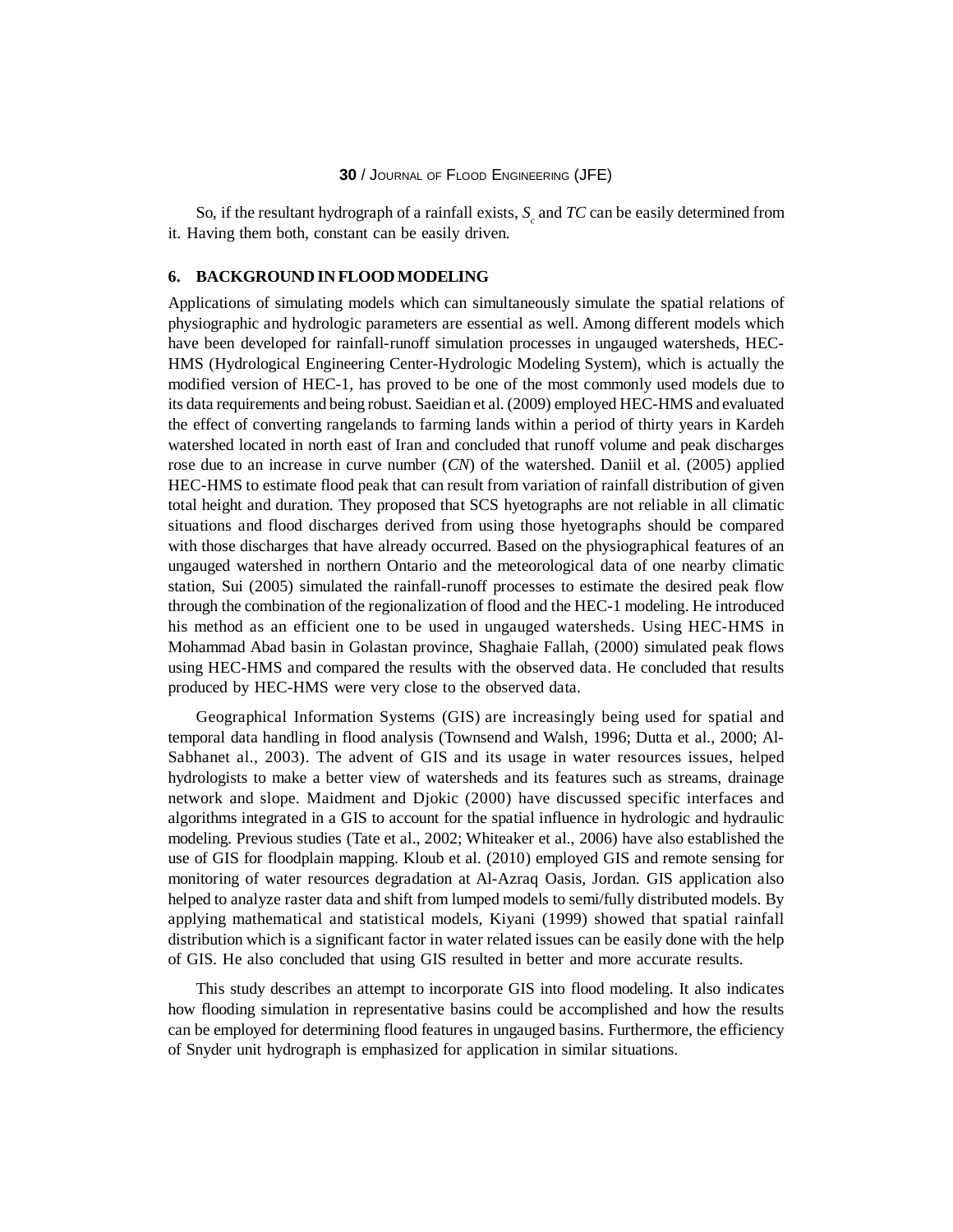# **7. MATERIALS AND METHODS**

Jongabad basin with the area of 138.5 square kilometers is located between the 31°14'-31°27� north latitude and  $51^{\circ}38'$ - $51^{\circ}48'$  east longitude. It is located in Isfahan province and the nearest city to the basin is Semirom. Figure 1 gives a schematic view of the basin and its adjacent basin, a part of which has been taken as the representative of Jongabad basin.



**Figure 1: Geographic Position of Jongabad Basin in South of Isfahan Province**

In this research, IUH method was applied, regardless of time effect. Different methods have been suggested to make IUH. However, lag and route technique which is also known by the name of Clark is the most efficient of them (Chow, 1988) and was used in this study. To determine the required parameters of Clark hydrograph, i.e. time of concentration and storage coefficient, equations (1) to (4) were applied.

There are only two rain-gauge stations called Hanna and Khosroshirin in the region (Figure 2). The only pluviograph, which is required for determining RTP, in the region is located in Hanna rain-gauge station. So, RTP derived from Hanna station was used for the design rainfall in Jongabad basin.

As no flow data has been recorded in Jongabad basin to estimate design flood features with them, the flood occurred on Feb10th in 2005 with a peak flow of  $17m<sup>3</sup>/s$  in the representative basin called Ghale-Eslamabad was first simulated. To get results closer to the observed data, the recorded depth precipitation in both of the so called rain-gauge stations was used. However, to input hyetograph of Feb10th precipitation as the RTP of the flood, data recorded in Hanna Station was employed.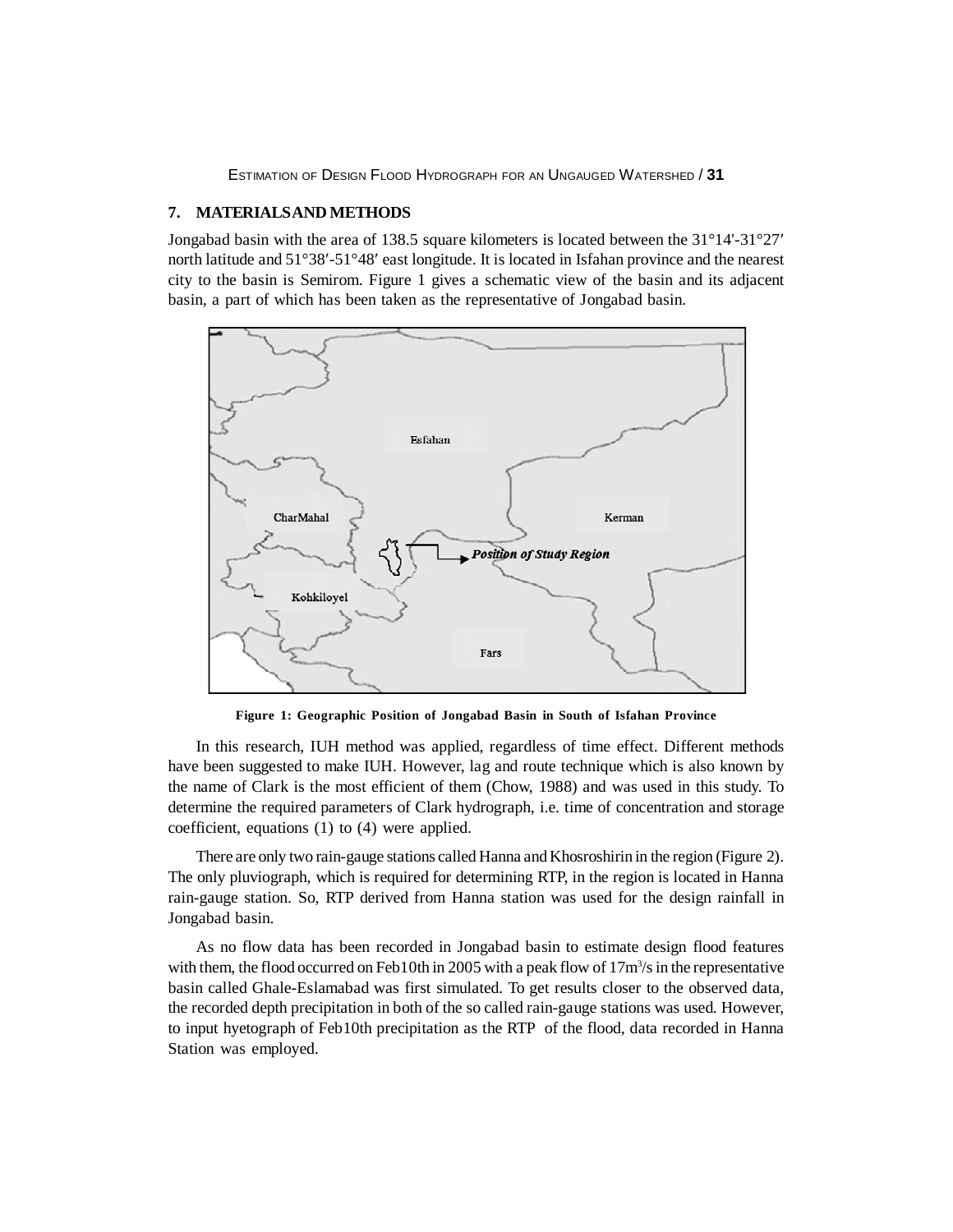**32** / JOURNAL OF FLOOD ENGINEERING (JFE)



**Figure 2: Position of Rain-Guage Stations and Representative Basin with Flow Data**

# **8. RESULTS AND DISCUSSIONS**

Introducing the primary parameters of the Clark Unit Hydrograph for Ghale-Eslamabad basin which itself is made of three sub basins (Figure 2), HEC-HMS was applied. In the calibration process, Sum Square Error was assumed to be the objective of optimization process. The results of Feb10th flood simulation in Ghale-Eslamabad are shown in Table 1.

| Table I<br><b>Results of Feb10th Flood Simulation in Ghale-Eslamabad</b> |           |                 |            |                          |
|--------------------------------------------------------------------------|-----------|-----------------|------------|--------------------------|
| Parameter                                                                | Simulated | <i>Observed</i> | Difference | Percentage of difference |
| Volume (MCM)                                                             | 2.19      | 2.36            | $-0.12$    | $-5.2$                   |
| Maximum discharge $(m^3/s)$                                              | 15.9      | 17              | $-1.1$     | $-6.5$                   |

**Table 1**

# **9. SENSITIVITY ANALYSIS**

The sensitivity analysis results (Table 2) indicate that the objective function is most sensitive to *CN*. It is also shown that the initial values of coefficient storage and time of concentration are very close to the calibrated values. They prove that the SCS method for estimating concentration time is reliable.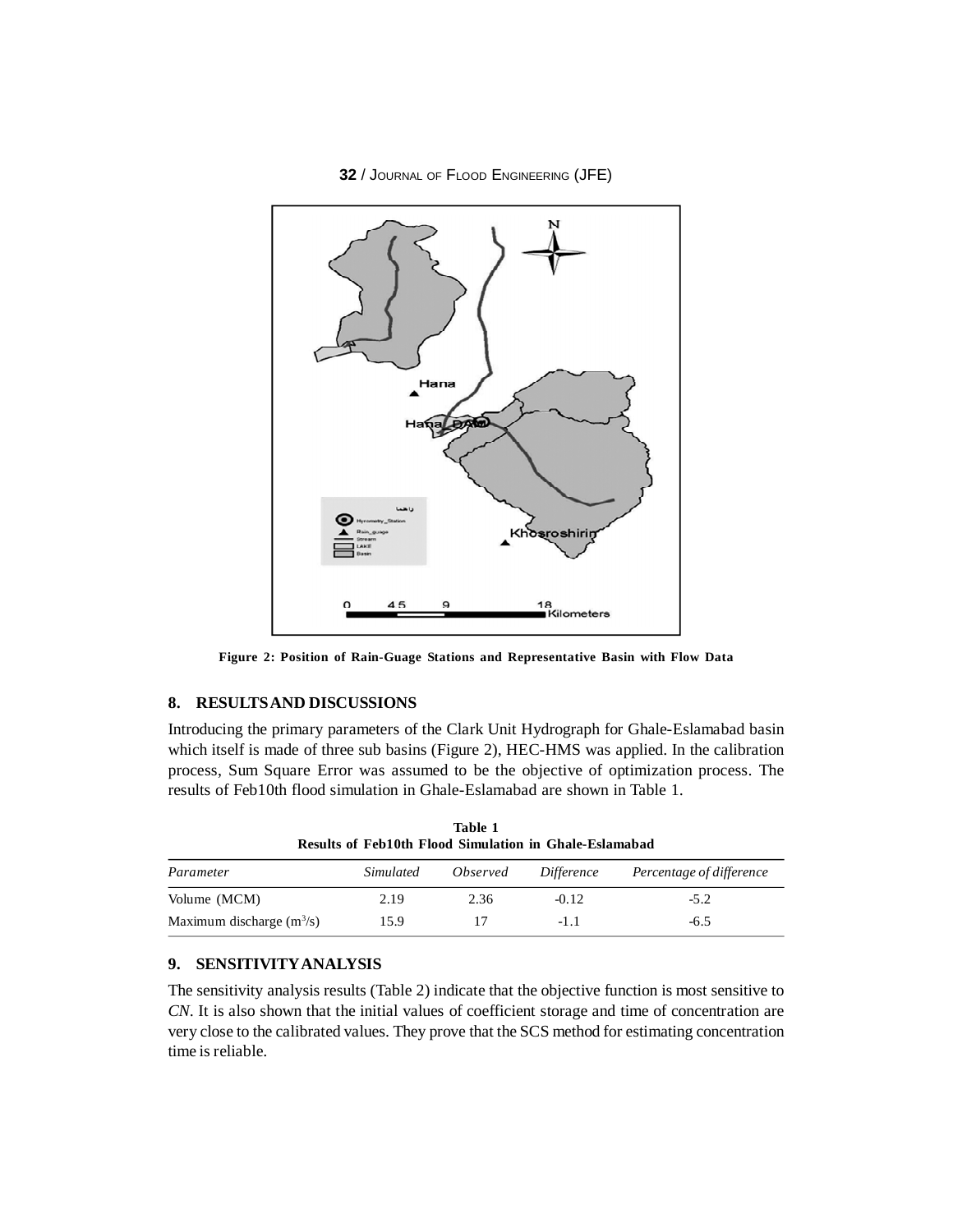| The Results of Sensitivity Analysis     |                       |                      |                             |                            |
|-----------------------------------------|-----------------------|----------------------|-----------------------------|----------------------------|
| Sensitivity of<br><b>Final Function</b> | Optimization<br>Value | <i>Initial Value</i> | Parameter                   | Sub-basin<br>Area $(km^2)$ |
| $-0.47$                                 | 2.07                  | 2.04                 | Storage Coefficient (hr.)   | 23.85                      |
| $-0.16$                                 | 2.75                  | 2.7                  | Time of Concentration (hr.) |                            |
| 7.17                                    | 71                    | 77                   | Curve Number                |                            |
| $-1.82$                                 | 2.59                  | 2.55                 | Storage Coefficient (hr.)   | 56.9                       |
| $-1.39$                                 | 3.45                  | 3.39                 | Time of Concentration (hr.) |                            |
| 18.76                                   | 75                    | 78                   | Curve Number                |                            |
| $-0.34$                                 | 4.57                  | 5.4                  | Storage Coefficient (hr.)   | 212.2                      |
| $-0.95$                                 | 8                     | 7.1                  | Time of Concentration (hr.) |                            |
| $-9.15$                                 | 79.7                  | 76                   | Curve Number                |                            |

**Table 2**

**10. PHYSIOGRAPHIC FEATURES OF TARGET BASIN**

Using ArcGIS and Hec-GeoHMS, the physiographic features of Jongabad basin such as area, circumference, height of weight center and length of the longest stream were determined (Table 3). It was assumed the *CN* value of Jongabad basin equals the weighting average of *CN*s in sub basins of the representative basin, i.e Ghale-Eslamabad due to the hydrological similarities of both basins.

Knowing *CN* equals 78.1, time of concentration and storage coefficient were calculated based on equations (3) and (4), respectively.

| Table 3<br>The Physiographic Features of Jongabad Basin |                        |                                  |                   |                            |                               |                               |
|---------------------------------------------------------|------------------------|----------------------------------|-------------------|----------------------------|-------------------------------|-------------------------------|
| СN                                                      | Longest Stream<br>(km) | Height of Weight<br>Center $(m)$ | Perimeter<br>(km) | Area<br>(km <sup>2</sup> ) | Time of<br>Concentration (hr) | <i>Storage</i><br>Coefficient |
| 78.1                                                    | 24.154                 | 2360                             | 81.760            | 138.5                      | 3.45                          | 2.6                           |

#### **11. DESIGN RAINFALL**

Since Jongabad basin concentration time equals 3.45 hours and the value is less than 6 hours, the duration of design rainfall was assumed to be 6 hours (Chow, 1988). Also, to determine the depth of this 6-hour rainfall with different returning periods, maximum 24-hour rainfalls were applied with a reduction factor of 1.48, according to the following equation.

$$
P_{6,T} = \frac{P_{24,T}}{1.48}
$$
 (5)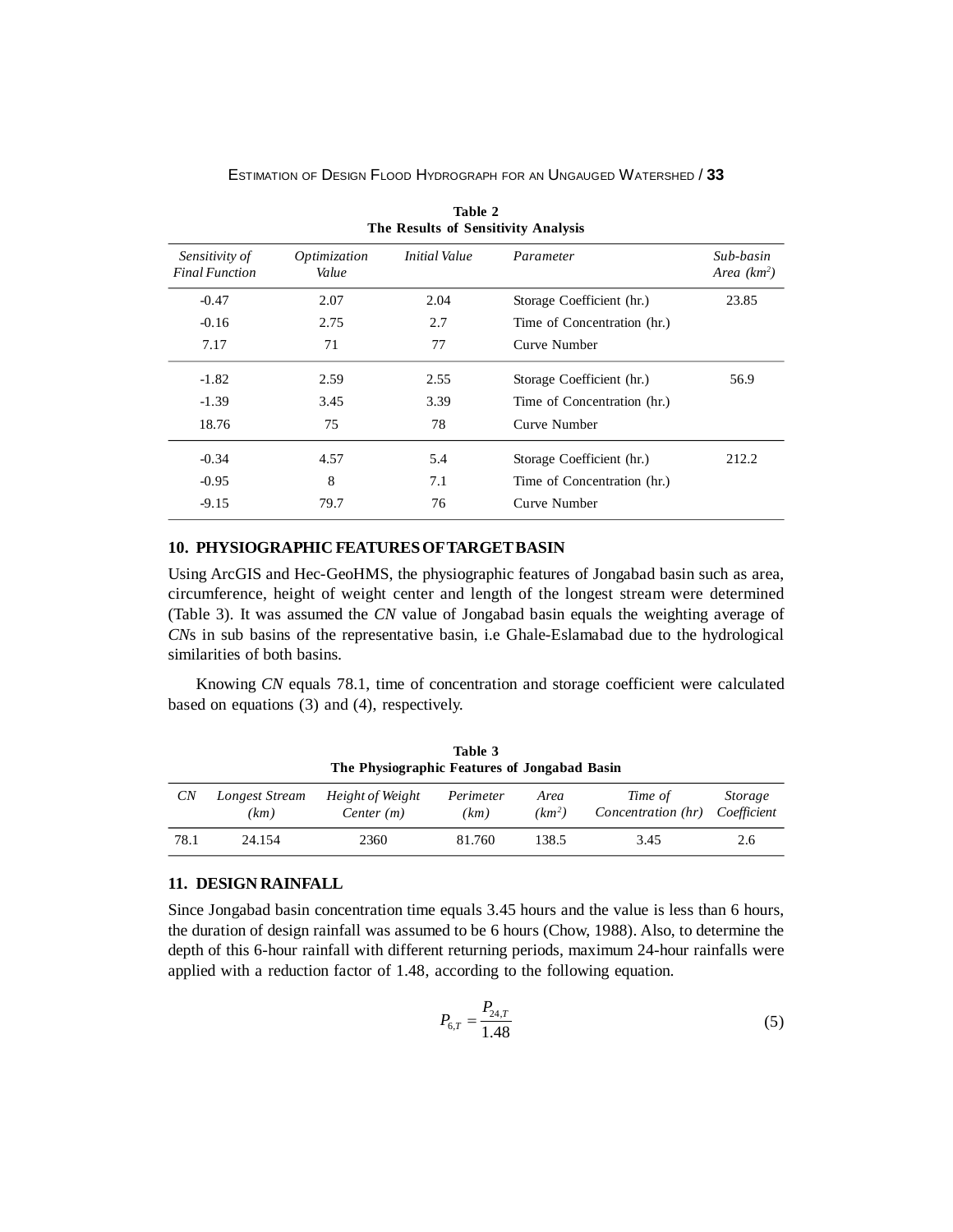# **34** / JOURNAL OF FLOOD ENGINEERING (JFE)

To determine  $P_{24,T}$ , the distribution of rainfall in Hanna station was used. As the topography of the basin does not vary too much and height of center of weight in Jongabad (2360 m.a.s.l) is very close to the height of pluviograph which is located in Hanna rain-guage station (2329 m.a.s.l), it seems reasonable to assume that the distribution of rainfall in Jongabad basin is similar to the one recorded in Hanna rain gauge station. To specify the statistical distribution which best fits maximum 24-hour rainfalls recorded within the period of 1986–2005 in Hanna, four probability distributions named Normal, three parameters Log-normal, two parameters Gamma and Gumbel were applied. For goodness of fit, the least square method was employed. Fitting the above-mentioned distributions, it was revealed that Gumbel resulted in the best fit. The results of statistical storm analysis are shown in Table 4.

**Table 4 Statistical Analysis of Storms, Recorded in Hanna**

| Return Periods (year) |      |      |      |      | 100  |
|-----------------------|------|------|------|------|------|
| Peak Flow $(m^3/s)$   | 37.9 | 50.1 | 58.2 | 68.4 | 83.5 |

To specify the RTP in Jongabad, the methods of average variability and consecutive blocks were applied. First, storms with durations close to 6 hours were extracted. Second, the RTPs were derived, using the two-previously mentioned methods. Also, to better compare the RTPs, the method of consecutive blocks was employed with the peak coefficient of 33%, 50% and 75%. Then, the storm occurred on Feb10th in 2005 in Ghale-Eslamabad was again simulated, using the new derived RTPs. Finally, the simulated values, i.e volume of flood and peak flow, were again compared with the observed values (Table 5). The results indicate that method of consecutive blocks leads to better results for peak flow and volume of flow (Table 4).

Knowing the depth, RTP, duration of design rainfall and also the parameters of IUH, Jongabad basin was simulated and the peak and volume of flow were computed for return periods of 2, 5, 10, 25, 50 and 100 (Table 6).

| Table 5<br>The Results of Average Variability and Consecutive Blocks Methods |                            |                                                  |                                                |                                              |                                                          |
|------------------------------------------------------------------------------|----------------------------|--------------------------------------------------|------------------------------------------------|----------------------------------------------|----------------------------------------------------------|
| Precipitation<br>Pattern<br><i>Distribution</i>                              | Peak<br>Coefficient<br>(%) | Calculated<br><i>Volume of</i><br>Flood<br>(MCM) | Observed<br><i>Volume of</i><br>Flood<br>(MCM) | Calculated<br>Peak<br>Discharge<br>$(m^3/s)$ | <i><b>Observed</b></i><br>Peak<br>Discharge<br>$(m^3/s)$ |
| Consecutive Blocks                                                           | 33<br>50<br>75             | 2.03<br>2.19<br>2.01                             | 2.31                                           | 15<br>16.2<br>17.8                           | 17                                                       |
| Average Variability                                                          |                            | 2.19                                             | 2.31                                           | 16                                           | 17                                                       |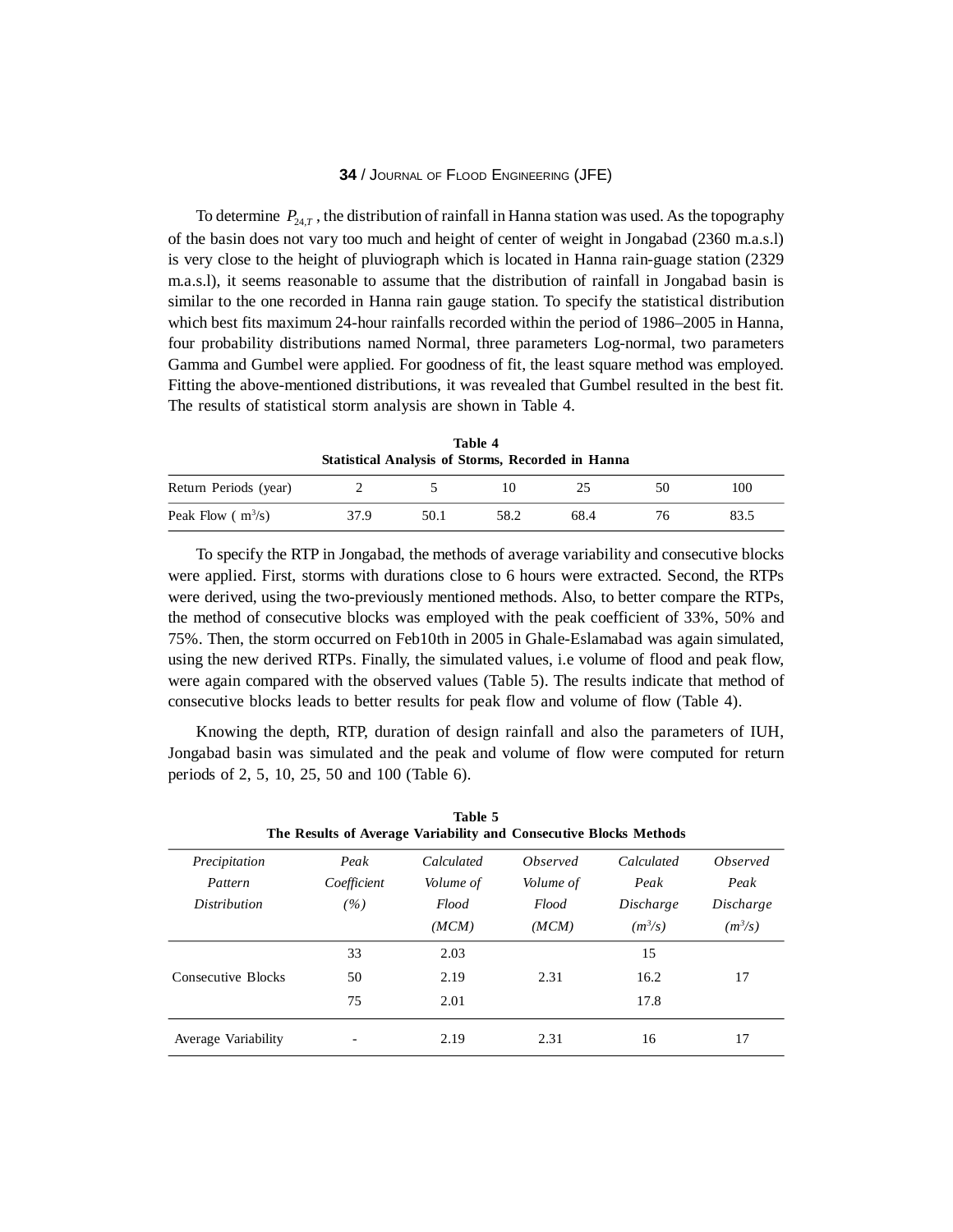| tuvit v<br>Peak and Volume of Discharge for Different Return Periods |                             |                         |  |  |  |
|----------------------------------------------------------------------|-----------------------------|-------------------------|--|--|--|
| Volume of Flood<br>(MCM)                                             | Peak Discharge<br>$(m^3/s)$ | Return Period<br>(year) |  |  |  |
| 6.34                                                                 | 41.3                        | 2                       |  |  |  |
| 12.5                                                                 | 82.6                        | 5                       |  |  |  |
| 17.4                                                                 | 114.5                       | 10                      |  |  |  |
| 24                                                                   | 159.8                       | 25                      |  |  |  |
| 29.3                                                                 | 195.8                       | 50                      |  |  |  |
| 34.8                                                                 | 232.8                       | 100                     |  |  |  |
|                                                                      |                             |                         |  |  |  |

**Table 6**

# **12. CONCLUSIONS**

Since Iran is located in an arid region and its annual average precipitation is about one third of the average precipitation in the world, the necessity of applying and building the structures which can prevent the loss of water in high-precipitated years is a must. What is of great importance is the correct estimation of peak and volume of floods entering these structures, as a result of heavy rainfalls. Unfortunately, most of the basins whose runoffs have not yet been brought under control are those that either lack sufficient data or have no flow data at all.

The target basin in this research is one of those basins for which no flow data has been recorded. Nevertheless, building a dam which can prevent the loss of water in this high consuming basin has proved to be a necessity. To estimate features of floods which enter this basin, a nearby and hydrologically-similar basin was chosen to be used as the representative of the under study basin. During the simulation processes, Snyder unit hydrograph was proved to be a nice choice in similar conditions, for its parameters can be easily driven provided that at least a rainfall hyetograph and a flood hydrograph are available. The results presented in this research must be viewed in the context of the amount and quality of the information that was available. The results also have to be seen in the context of possible alternative approaches and the results that may be expected. Strength of the methodology used in this study is that it can be used to assess the impact of high-techs such as using ArcGIS to better specify the required parameters such as physiographic parameters.

#### *References*

- [1] Al-Sabhan, W., Mulligan, M., and G.A. Blackburn, "A Real-Time Hydrological Model for Flood Prediction using GIS and the WWW", *Computers, Environment and Urban Systems*, **27**(1) (2003), 9-32.
- [2] Chow, V.T. Maidment, D.R., and L.W. Mays, *Applied Hydrology*, McGraw-Hill, (1988).
- [3] Dutta, D., Herath, S., and K. Musiake, "Flood Inundation Simulation in a River Basin using a Physically Based Distributed Hydrologic Model", *Hydrol. Process.*, **14** (2000), 497-519.
- [4] Green, C.H., Parker, D.J., and S.M. Tunstall, "Assessment of Flood Control and Management Options", *Flood Hazard Research Center*, (2000) 124p.
- [5] Daniil, E.I., Michas, S.N., and L.S. Lazaridis, "Hydrologic Modeling for the Determination of Design Discharges in Ungauged Basins", *Global NEST Journal*, **7**(3) (2005), 296-305.